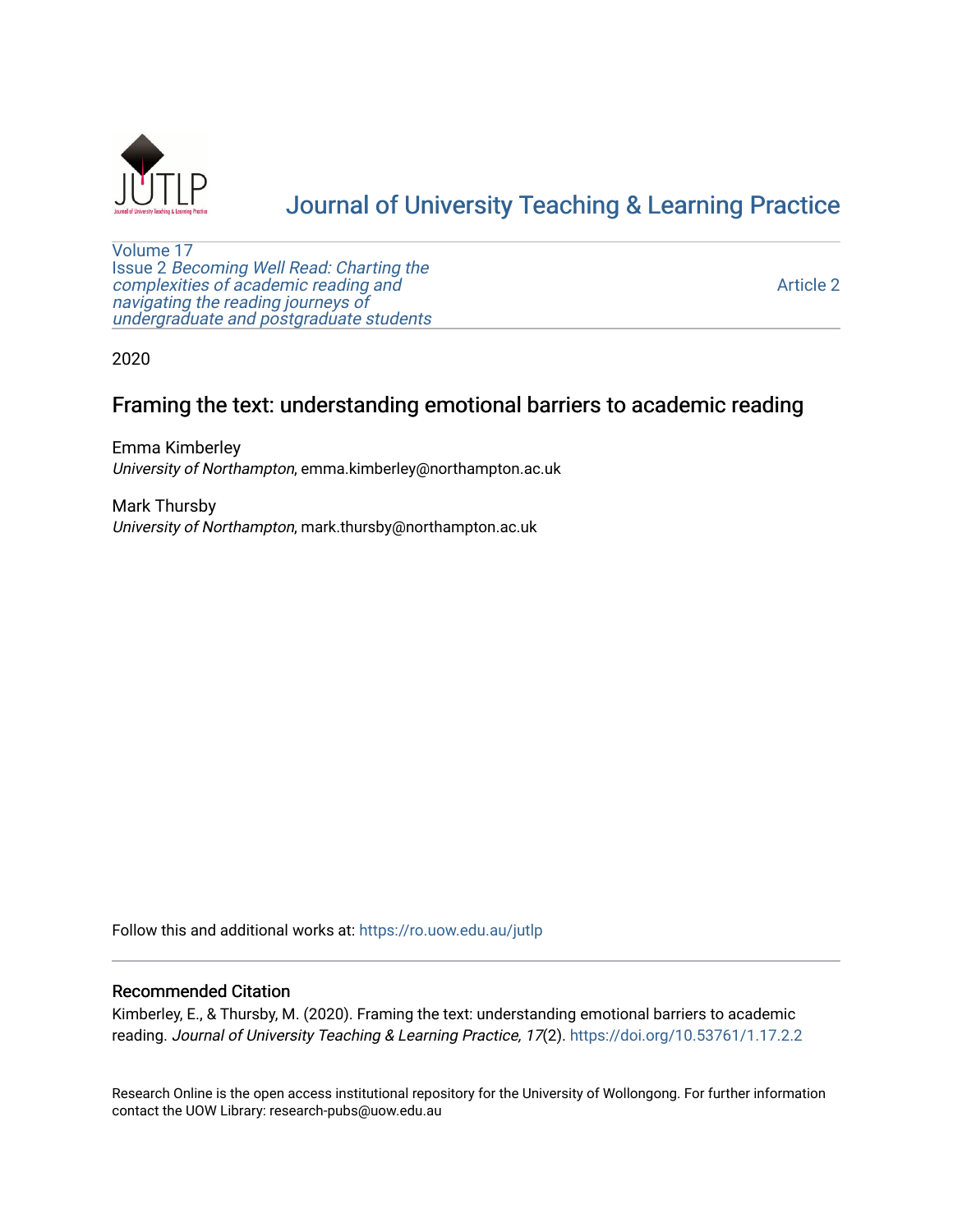## Framing the text: understanding emotional barriers to academic reading

### **Abstract**

When students arrive at university there is an expectation that they come already equipped with the skills they need to read academic texts. In contrast, many students have low confidence in their ability to read challenging texts, often experiencing this as a barrier to engaging with academic practices. Recent research has identified the importance of affect in the university context, exploring the impact of emotions around academic practices such as critical thinking and interpreting feedback, but has not looked specifically at reading as one such key practice. This paper draws on this research and reads it alongside data gathered from questionnaires and focus groups conducted with one group of first-year undergraduates. We found that students have a complex relationship with reading for academic study, and that many experience significant negative affects and self-perceptions in relation to their academic reading tasks. We explore some of these encounters, engaging the student voice and using affect theory to unpack some first experiences of reading in higher education.

### Keywords

Reading, academic literacies, emotion, affect, learning development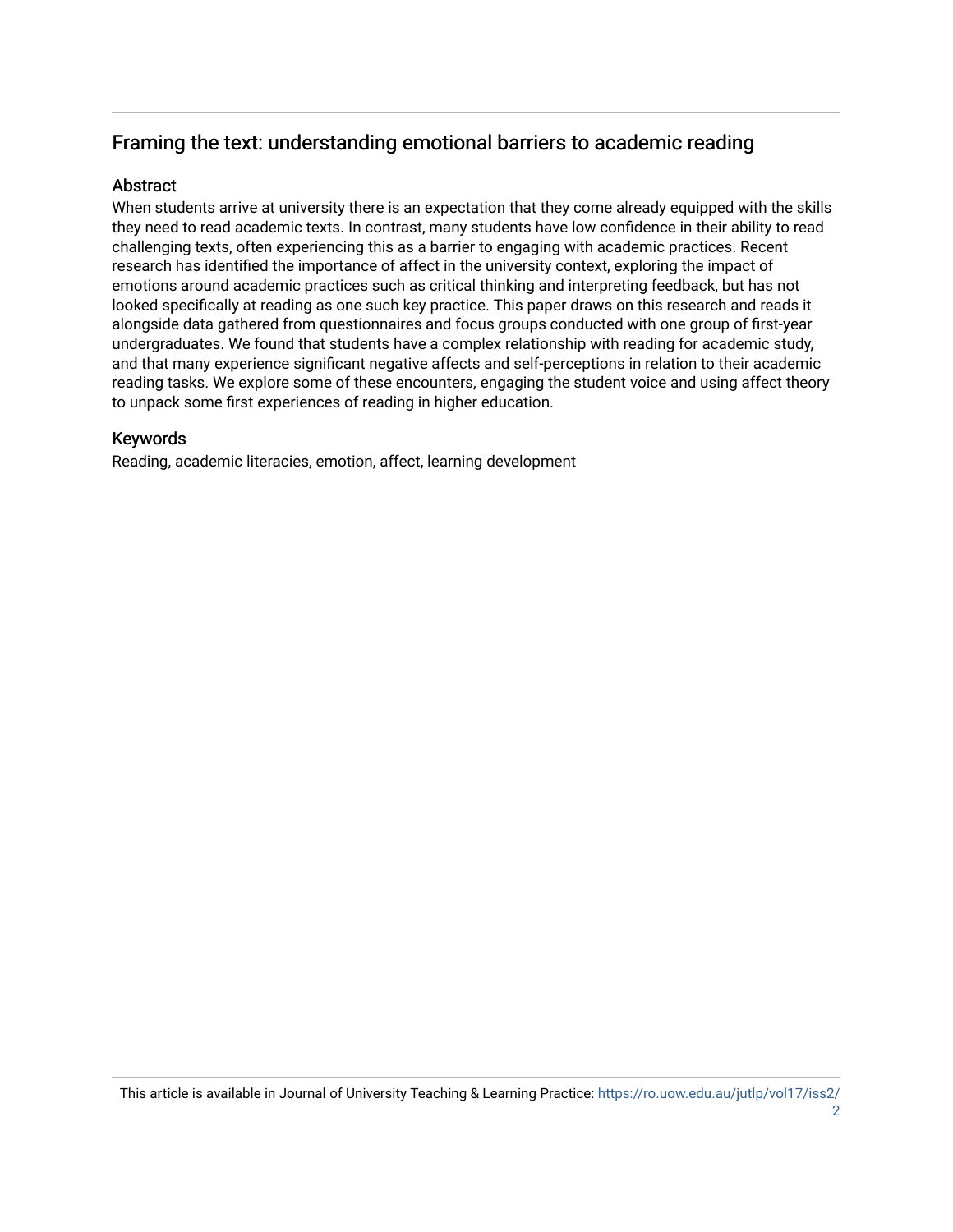

# [Journal of University Teaching & Learning Practice](https://ro.uow.edu.au/jutlp)

[Volume 17](https://ro.uow.edu.au/jutlp/vol17) Issue 2 [Becoming Well Read: Charting the](https://ro.uow.edu.au/jutlp/vol17/iss2) [complexities of academic reading and](https://ro.uow.edu.au/jutlp/vol17/iss2)  [navigating the reading journeys of](https://ro.uow.edu.au/jutlp/vol17/iss2) [undergraduate and postgraduate students](https://ro.uow.edu.au/jutlp/vol17/iss2)

[Article 2](https://ro.uow.edu.au/jutlp/vol17/iss2/2) 

2020

## Framing the text: understanding emotional barriers to academic reading

Emma Kimberley University of Northampton, emma.kimberley@northampton.ac.uk

Mark Thursby University of Northampton, mark.thursby@northampton.ac.uk

Follow this and additional works at: [https://ro.uow.edu.au/jutlp](https://ro.uow.edu.au/jutlp?utm_source=ro.uow.edu.au%2Fjutlp%2Fvol17%2Fiss2%2F2&utm_medium=PDF&utm_campaign=PDFCoverPages) 

#### Recommended Citation

Kimberley, E., & Thursby, M. (2020). Framing the text: understanding emotional barriers to academic reading. Journal of University Teaching & Learning Practice, 17(2). [https://ro.uow.edu.au/jutlp/vol17/iss2/](https://ro.uow.edu.au/jutlp/vol17/iss2/2?utm_source=ro.uow.edu.au%2Fjutlp%2Fvol17%2Fiss2%2F2&utm_medium=PDF&utm_campaign=PDFCoverPages) [2](https://ro.uow.edu.au/jutlp/vol17/iss2/2?utm_source=ro.uow.edu.au%2Fjutlp%2Fvol17%2Fiss2%2F2&utm_medium=PDF&utm_campaign=PDFCoverPages) 

Research Online is the open access institutional repository for the University of Wollongong. For further information contact the UOW Library: research-pubs@uow.edu.au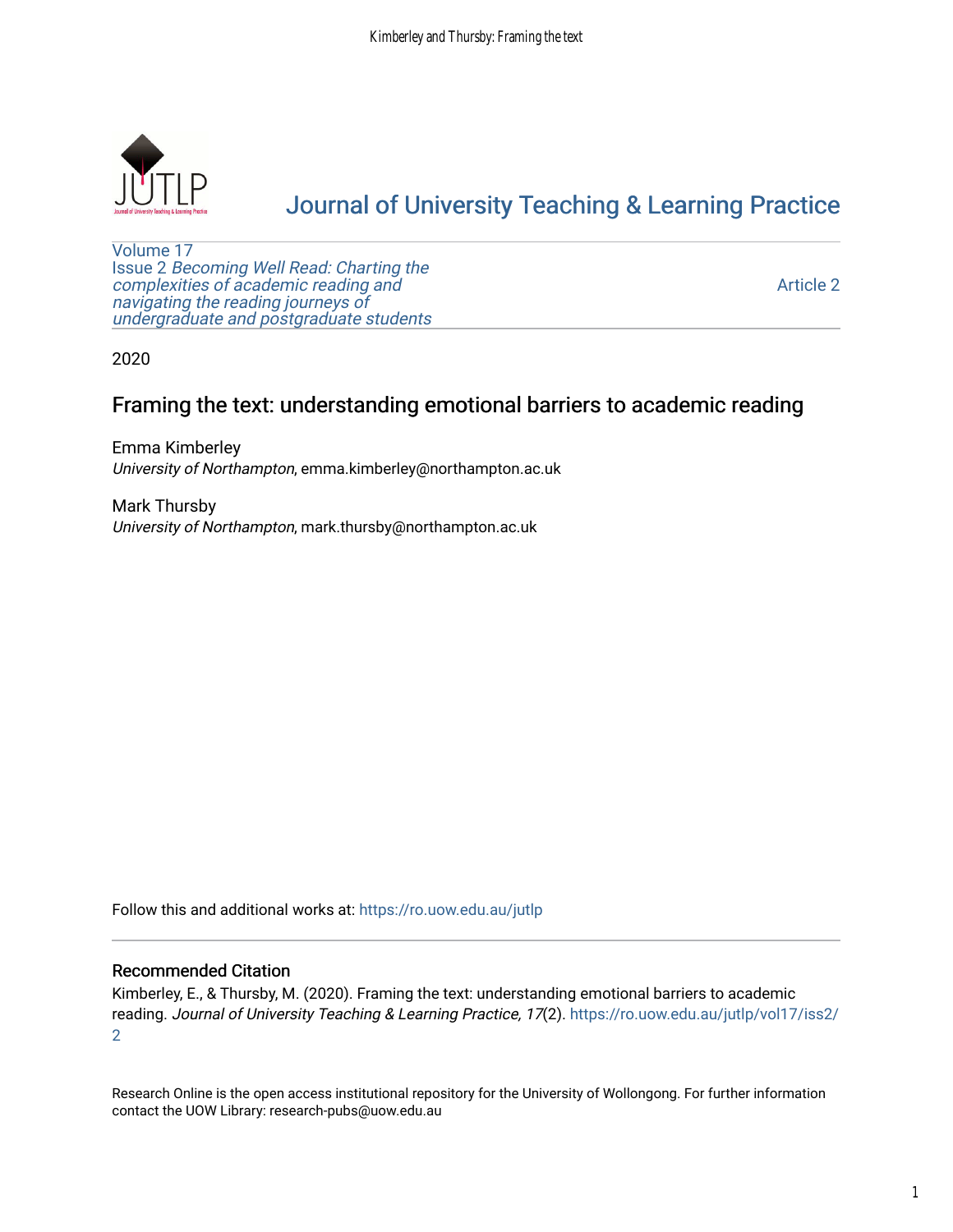## Framing the text: understanding emotional barriers to academic reading

### **Abstract**

When students arrive at university there is an expectation that they come already equipped with the skills they need to read academic texts. In contrast, many students have low confidence in their ability to read challenging texts, often experiencing this as a barrier to engaging with academic practices. Recent research has identified the importance of affect in the university context, exploring the impact of emotions around academic practices such as critical thinking and interpreting feedback, but has not looked specifically at reading as one such key practice. This paper draws on this research and reads it alongside data gathered from questionnaires and focus groups conducted with one group of first-year undergraduates. We found that students have a complex relationship with reading for academic study, and that many experience significant negative affects and self-perceptions in relation to their academic reading tasks. We explore some of these encounters, engaging the student voice and using affect theory to unpack some first experiences of reading in higher education.

#### Keywords

Reading, academic literacies, emotion, affect, learning development

This article is available in Journal of University Teaching & Learning Practice: [https://ro.uow.edu.au/jutlp/vol17/iss2/](https://ro.uow.edu.au/jutlp/vol17/iss2/2) [2](https://ro.uow.edu.au/jutlp/vol17/iss2/2)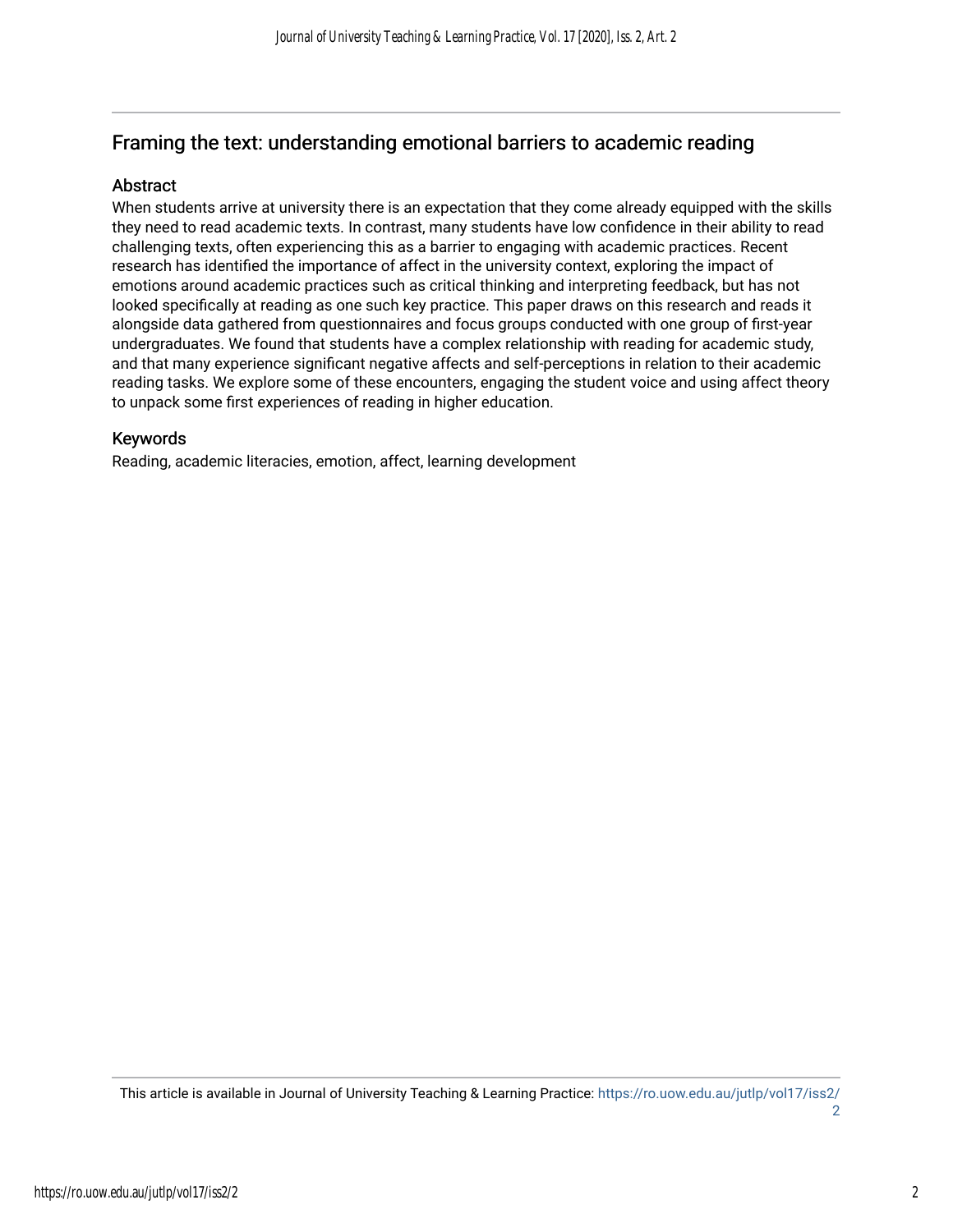### **Introduction**

Academic reading skills are fundamental to equity and participation in higher education (Baker et al. 2019) because they function as a gateway to other academic practices. However, it can be a difficult area to explore, because barriers to effective reading may be a matter of emotional responses rather than, or as well as, lack of skills. Recent research has identified the importance of affect in the university, exploring the impact of emotions around academic practices such as critical thinking and interpreting feedback (Danvers 2016; Kannan and Miller 2009; Leathwood and Hey 2009; Värlander 2008), but has not looked specifically at reading in this context. Like these other aspects of academic life, reading similarly elicits a range of feelings: students often show discomfort when faced with reading tasks, reporting that they do not see themselves as readers or are not good at reading. Such perceptions of lack of efficacy may be experienced erroneously as signalling personal deficits (Gravett and Winstone 2018); they can stem from a lack of confidence in ability, or from prior experiences interpreted and remembered as failures, but also come from misconceptions around what a 'good' reader is and does. The cognitive effects of this negative thinking have been found to impair ability, creating further barriers to participation in academic tasks (Lyubomirsky et al. 2011; Park et al. 2014). Reading is not solely an intellectual and individual experience: it has relational, embodied, affective, socio-political, and material components involving choices and decisions of which learning developers and academics can make students aware.

This paper focuses on how students feel about reading. Baker et al. (2019) note that research on reading has not incorporated the student voice, focusing largely on issues of reading compliance rather than asking students how they feel about reading and why they might be reluctant to engage. Listening to the student voice is central to gaining an understanding of how students engage with reading on their own terms and why emotions around reading might be key to forming a picture of how students read, as well as to understanding some of the barriers they experience around this foundational area of academic practice. In order to move towards this more student-informed understanding, we focus here on a small group of students and their first experiences of reading at university; we look at how they feel about reading and while reading, and the impacts these reactions have on their experience of learning.

#### **Context**

Lea and Street (1998) identified the gatekeeping role of academic literacy practices in Higher Education. Reading and writing are central to the acquisition and assessment of disciplinary knowledge; these processes still form the bulk of student learning activities in most disciplines. While the academic literacies approach has highlighted the role of writing in student identities and in their relationships with the disciplines and institutions within which they learn, there has been a 'significant silence' (Baker et al. 2019) around reading and the relations within which it operates in Higher Education. This omission signals that, while writing is seen as a skill that can be improved through dedicated instruction and practice, competence and confidence in the skills needed for academic reading are often assumed at this level. It also points to a similar gap in pedagogic practice: while writing skills are routinely taught in HE, as part of courses and also through learning development and other support sessions, reading is not often explicitly addressed (Bosley 2008; Bharuthram 2012). Independent reading is a core requirement of most courses in UK HE institutions, and could be seen as more instrumental to students' successful integration in the academy than writing. The ability to read critically and effectively is fundamental as a gateway to disciplinary knowledge in itself, but also through the access it gives to other academic practices such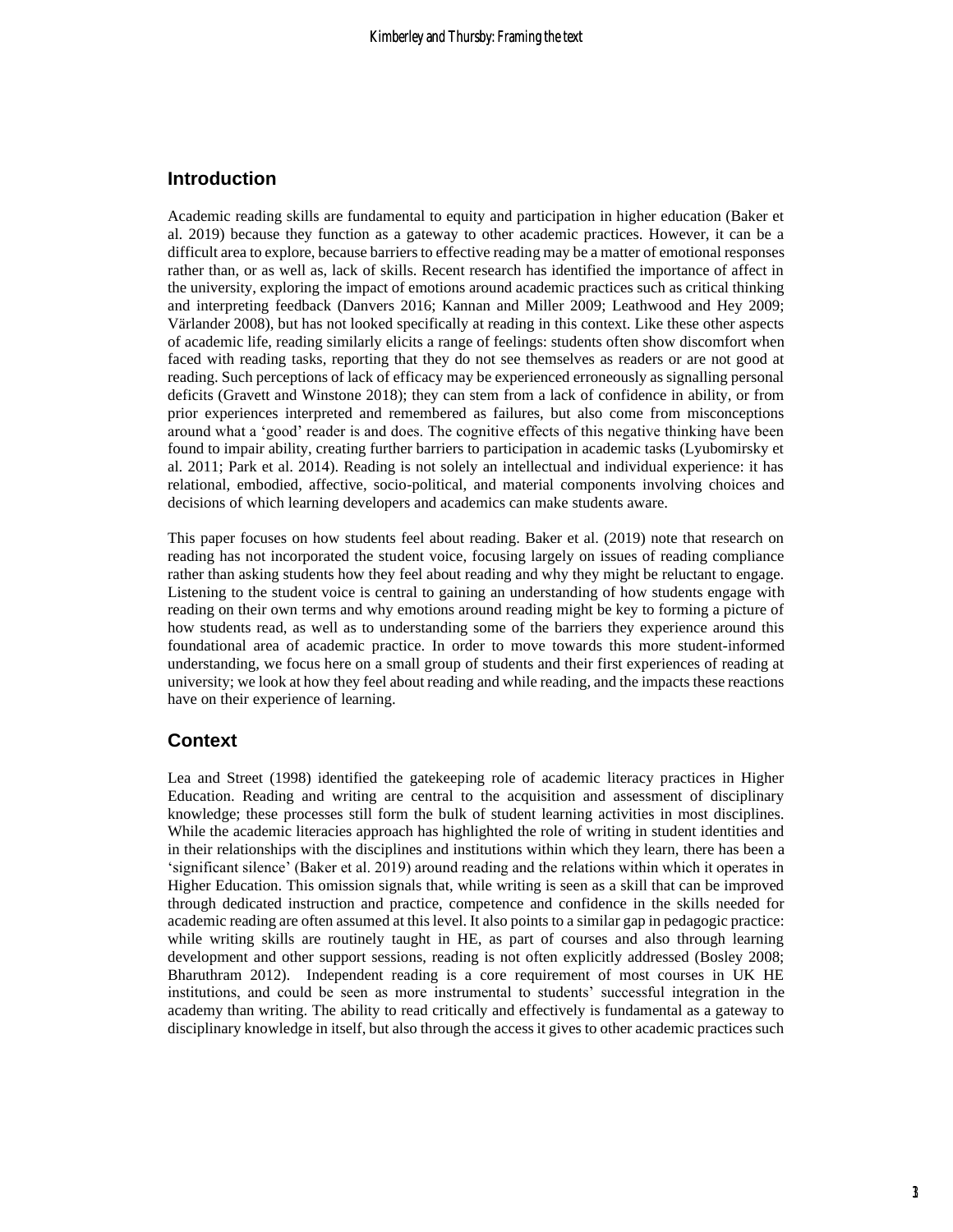as online/blended learning, and for its role in supporting students' understanding of the conventions of academic writing within their discipline.

As a result of this omission, ideas about reading in academic disciplines have been slow to respond to the debates around equity and inclusion that are prompting change in other areas. The terms of engagement in academic writing are coming to be seen as malleable. Sword (2012) challenges some of the conventions, such as writing in the third person, that produce 'turgid' academic prose, even though Mewburn argues that students are not necessarily empowered to negotiate the terms of their writing in the face of academic hierarchies and a results-driven culture (Mewburn 2019). The same need for flexibility has not been expressed in terms of academic reading, although Sword expresses the hope that a 'stylistic revolution' in writing will filter down to provide improved reading conditions by developing the general accessibility of academic texts (p.vii). While students operate in an information environment that has increasingly less patience for slow accretions of knowledge via printed text (Weller 2011 p.18-22), the expectation remains that independent reading of texts will form a substantial part of their learning. Where teachers give detailed guidelines for the writing process, instruction on reading is more often limited to standalone strategies such as skimming and scanning, without acknowledging that these do not fully address what students find difficult about reading.

Emotions around academic practices are becoming established as key in considerations of equity of access and inclusion in higher education. Danvers' work on critical thinking has established that students experience complex and shifting affects around the concept of criticality (Danvers 2016; Danvers 2018; Danvers 2019) with their self-perceptions dependent on socio-political positions in terms of gender, race and class. She uses the student voice to explore students' perceptions of criticality and identify the aspects of it that seem troubling or inaccessible. Reading has not yet been examined in these terms, and has been, as Baker et al. (2019) have suggested, 'invisible' as a social practice, often being seen solely as an intellectual and individual experience. Where critical thinking is an abstract concept, reading is a material activity, requiring an embodied encounter with a physical text, whether on a screen or on paper. The fruits of student writing are visible in assessed outputs, but reading is invisible partly for the reason that it is most often done alone and in private. The conceptual positioning of any academic practice as individual has implications on how students perceive and relate to that practice, and also on how that practice can be supported. Struggles with academic reading are often hidden; students are more likely to present with difficulties in writing, planning or thinking. They are often unaware that these skills are undermined by a lack of the foundational reading necessary to generate content or build an in-depth understanding of a subject.

In the context of writing, Danvers, Hinton-Smith and Webb (2019) see collective and public support around academic practices as a way of challenging 'dominant neoliberal discourses' that promote individual responsibility and hide the social and political contexts of scholarly activity. These individualising discourses push responsibility for social inequalities manifested in reading back onto the student, through concepts such as resilience and inclusion (Burke 2017, p.433). The student who does not match up to his or her ideal of 'a reader' then experiences 'misrecognition' (Burke 2017, p.434), and is left to deal with troublesome affects, particularly shame, in private. With reading this is particularly true as, beyond childhood, it is rare for reading to be a shared experience. While it might be uncomfortable for some students and teachers, in terms of equality it could be important to bring personal and relational aspects of reading to the fore in the learning experience, to recognize them as embedded in political structures, and as raising issues around the distribution and transfer of knowledge that invoke and sustain academic hierarchies. Taken together, these studies suggest that it might be important to think about how students experience reading, and to be aware that these experiences can form a powerful and cumulative force shaping a student's academic self-perception.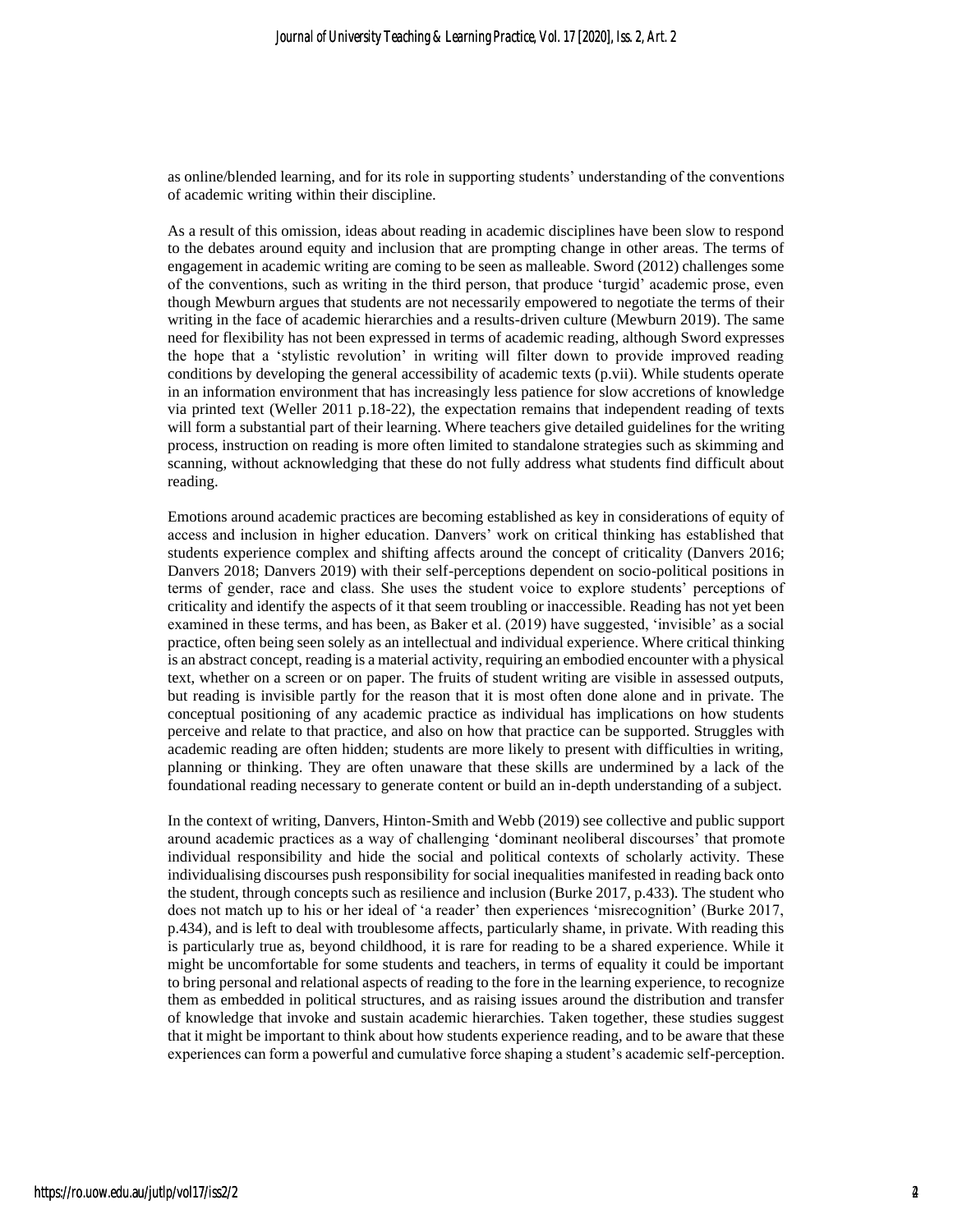#### **Methodology**

This paper takes a phenomenological approach to understanding how students experience reading. It explores a case study drawing on data gathered from a questionnaire and focus group conducted with 14 first-year undergraduates on an arts BA course at a UK post-92 university. Results are then discussed in the light of observations made in teaching sessions supporting and exploring academic reading. Full ethical approval was gained for this study and participants gave informed consent. These students were chosen because they study a creative programme with a practical focus that nevertheless involves reading of difficult texts from the very beginning of the first year. Modules on cultural theory represent for most of these students their first encounter with a range of challenging texts from authors such as Adorno and Derrida, therefore providing a pertinent sample for this research on how students feel about difficult academic reading tasks.

Two weeks into the course, we gave students a Learning Development workshop covering aspects of academic reading. At the beginning of the workshop we used a questionnaire to provide prompts for students to explore their thoughts and feelings around reading for study. Questions aimed to find out about: 1) students' perceptions and self-perceptions around reading (whether they saw themselves as readers and what that meant); 2) reading habits; and 3) emotions experienced during and around reading. The questionnaire also made space for students to reflect privately on their feelings around reading. Students were then given short articles from academic journals in an area relating to the cultural theory topic they were studying that week. We presented the academic text on paper as a scroll: the pages were taped alongside each other, and the article rolled out and displayed in its entirety so that students could gain an overview of the resource. The intention behind presenting the journal article as a scroll in this workshop was to help students gain familiarity with the physical shape and components of academic texts in their field, and 'to offer a more welcoming, accessible, collaborative and dialogic encounter with reading than the codex' or bound book where a maximum of two facing pages are visible at any one time (Abegglen et al. 2019). We hoped that this would allow for a more thoughtful and empowering encounter with these difficult written texts. Students were then given pre-reading tasks aimed at familiarising them with the structure of academic texts and teaching skills such as skimming and scanning for information.

During the workshop activities, the participating researcher made semi-structured notes of verbal and nonverbal expressions of affect in relation to the activities undertaken. Denham and Onwuegbuzie (2013) argue that the "thick description" that can be obtained by looking at nonverbal communication is fundamentally important in qualitative research (p.670), and see its under-use as an, "important error of omission" (p.690). As affect is experienced through the body, it is especially important to acknowledge the multi-layered nature of these experiences; they represent an area where the privilege given to verbal expression can usefully be challenged. Data from questionnaires was coded using an inductive process to draw out points of interest as well as positive, negative and neutral reactions to reading. These themes were then compared to details emerging from the notes on nonverbal communication and used to guide the development of questions for a focus group. Six weeks later we conducted the focus group. Students reflected on the reading workshop and discussed their feelings around academic reading in more depth. The transcript was then analysed to build on themes already identified and draw out additional points.

The aim of these engagements was to explore students' first and subsequent responses to academic reading and to identify some of the entanglements and overlaps between their growing sense of identity as students and this fundamental area of academic practice. As teachers with an awareness of 'skills' as embedded in social, emotional and material concerns – rather than being an isolated intellectual discipline – we wanted to understand what support students need to engage with difficult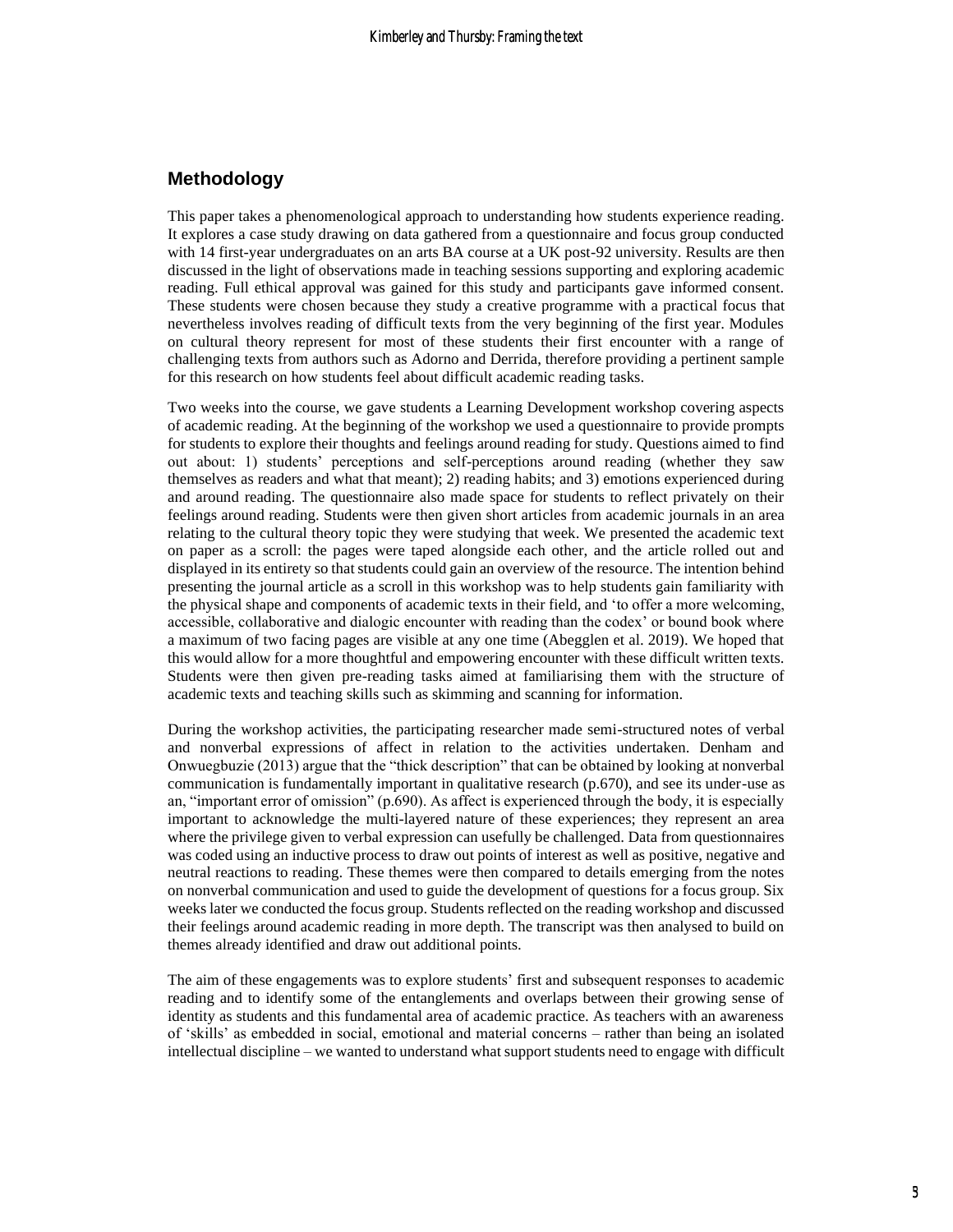reading material as a social and academic practice. In the rest of this paper we will explore some of the reactions and responses we encountered, firstly in the reading workshop and then from the questionnaires and focus group. We will read these in the light of emerging ideas around affect and pedagogy. Finally, we will draw out some of the implications in terms of providing support to student readers.

#### **Reactions to the Workshop on Academic Reading**

The students in the session responded to the scrolls in a way that was not predicted by the researchers. Instead of interacting with the entire text in this form, they preferred to disassemble the scroll and instead chose to read it in codex form, page by page. Some students asked if there was a copy to view online, and then chose to use this instead of the scroll. We experienced the same reaction on other modules with different cohorts of students. When asked, students who made these choices said that seeing the entirety of the text in one view was 'intimidating' and 'overwhelming', and that they did not like having to move around the space of the written text physically. This could suggest that, while scrolls can be a useful tool for working with students on reading, a staged approach to revealing an academic text is sometimes necessary for students with low reading confidence who may find the initial exposure to a challenging text overwhelming. We could also interpret this reaction as a need for differentiating reading tasks in terms of approach as well as in terms of content. Whereas some students are happy to work with text-scrolls or a physical text, others prefer to encounter the text in the more familiar and perhaps more private settings of their laptops and smartphones.

It was noticeable that many students showed physical markers of discomfort in response to the activity. These included: defensive postures such as standing/sitting with arms crossed; an unwillingness to approach the text physically; pushing the text away, or repeatedly picking it up and putting it down; and signals of discomfort such as blushing, downcast gaze and shifting/shuffling. Some of these expressions can be coded in relation to specific emotions such as shame, embarrassment, or frustration. Burke (2017) argues that shame is a hidden but important component of relationships and practices in higher education, signalling invisible power relations in pedagogic practices; shame "exacerbates feelings of not belonging and disconnection as well as sensibilities of unworthiness" (p.431). Signs of shame can be observed in a significant proportion of students required to encounter reading tasks in the social context of the classroom. Verbal comments reinforced this impression of discomfort: "I don't get it"; "I can't do reading"; "I've never been any good at this". These expressions functioned as disclaimers before the activity started; students moderated their discomfort by attempting to reduce expectations and by displaying negative selfperceptions around reading. Although the students complied with the instructions given, there was a strong sense of disengagement at the beginning of the exercise. It is possible that this disengagement was a defensive strategy for some students, who felt more comfortable to take a back seat in the activity. Eliciting feedback from the activity was also a difficult moment for less confident participants. Again, they prefaced findings with disclaimer statements: "This is probably wrong"; "I'm probably saying the wrong things"; "I don't know if this is what you want but…". While the affects at work behind these responses need further investigation, our encounters showed us that the responses themselves are not uncommon.

Some of the discomfort students felt may have been focused around the shared act of reading. Experiencing practical academic reading tasks communally in such a public arena can expose troublesome affects that would often be encountered only in private, reopening old wounds around reading and invoking memories of previous negative experiences, which are re-encountered as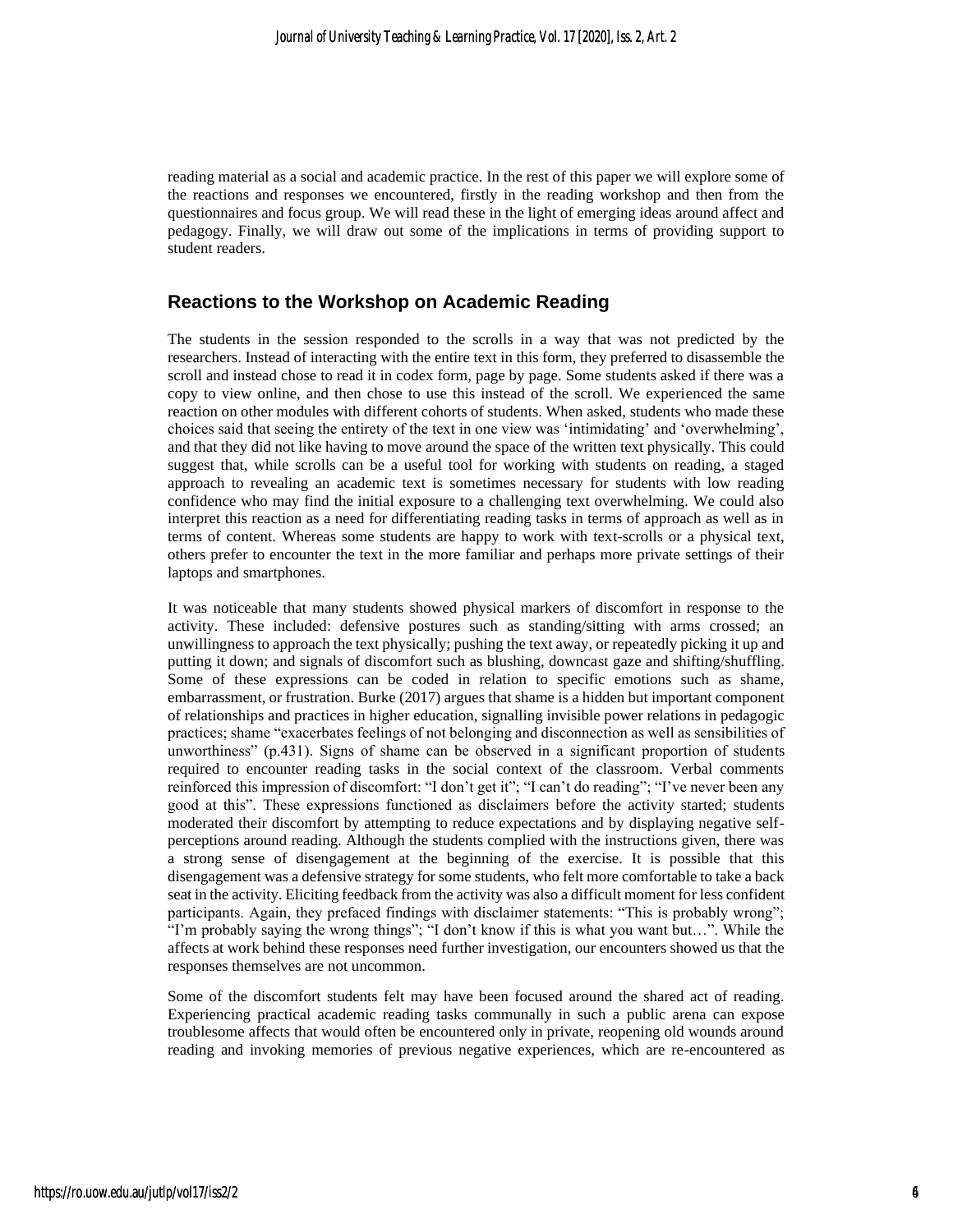embodied reactions. Research has demonstrated that re-encountering the ghosts of these prior negative experiences during the completion of tasks can create 'performance-related worries that disrupt the working memory needed for the task at hand' (Park et al. 2014, p.103), producing a level of 'cognitive interference' that can impair reading comprehension (Lyubomirsky et al. 2011, p.1153). In the workshop, discomfort seemed to increase with lack of familiarity; students felt more confident on familiar ground. This highlights a weakness in the teaching of cultural theory: when students are asked to read material which has a high level of abstraction and unfamiliarity, confidence then becomes a much bigger factor in responses. This then widens the gap between students who have access to a positive mindset and those who do not. Rendering these affects visible in the classroom can feel uncomfortable, but it is important to remember that, whether or not they are acknowledged openly, these experiences will form a backchannel to learning in any text-based discipline. Working with negative emotions, instead of acceding to the narratives that would position them as individual and invisible, can have positive influences within processes of learning (Kanaan and Miller 2009), creating transition points that can function as springboards for personal development and understanding around a skill.

#### *Perceptions and Self-Perceptions Around Reading*

The questionnaires and focus groups completed as part of this research revealed a number of themes in relation to students' perceptions of or emotions around reading. Students reported finding academic reading difficult, but also were aware that there are interesting and useful things to find in their academic texts. The barriers to finding these points of interest were disengagement due to the level of difficulty the texts presented, and a sense of reading as an activity that is peripheral. Students felt they were balancing the value they might gain from the texts with the time commitment necessary to read them. We look in this section at this context as a scene of engagement, at the reasons for the perceived difficulty of academic texts, and at the affective barriers these present.

Nine out of the fourteen students surveyed on the course said that they did not identify themselves as readers, with one more student giving an ambivalent response depending on context. Even those who conceptualised themselves as readers felt less comfortable with academic reading as opposed to reading for leisure. This could be because whereas students perceive general reading as a largely passive activity, reading as an academic practice involves a level of participative criticality for which they feel less confident. Decisions and judgements about what to read, how to read, and how to use reading start to be experienced as central and conscious rather than peripheral, automatic decisions, therefore requiring confidence in the ability to evaluate and make choices. Staff and Farmer (2019) argue that students in 'hands on' disciplines such as the creative arts are more likely to 'confer […] a level of anxiety and intellectual estrangement' onto tasks such as academic writing (p.138); these academic practices, reading included, are perhaps seen by students as peripheral to their core learning practices that involve doing, making or performing, or the 'reading' of non-text-based media. In the focus group students expressed a sense that reading was not seen as a core activity:

*I don't know, I guess because we're, like, music students, we like to play music rather than, like, read a book about it, so it's quite hard to sit down and just read and then even maybe it's about something you're not too bothered about, that's even harder.*

*I'd rather invest […] two hours making music instead of reading, actually. I know it sounds weird, but it's my personal opinion. I know reading is really necessary, [hesitates] because of the course and everything, but [hesitates] I'd rather just invest those two hours making music and making something new […].*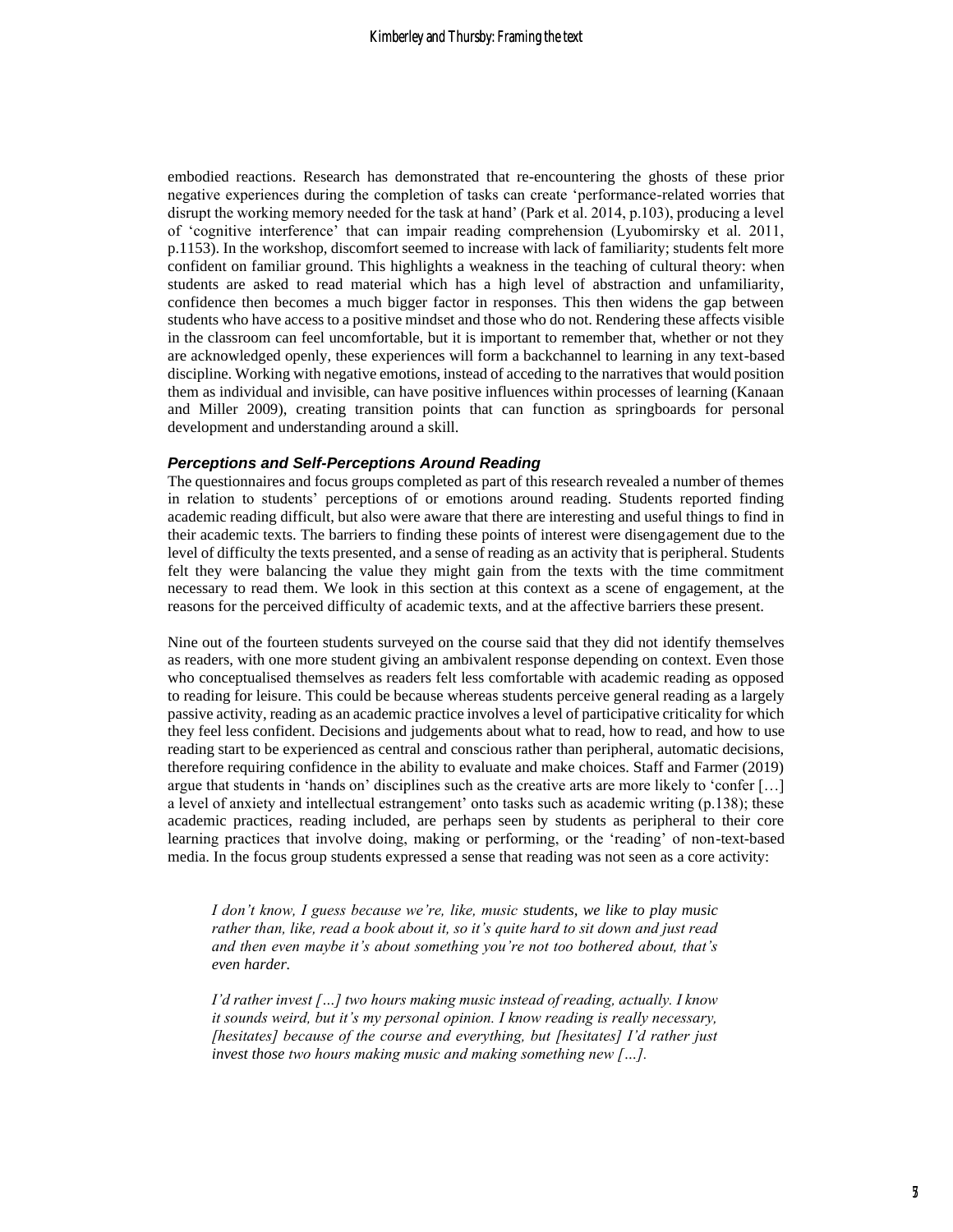There is a clear sense here of reading as not being seen as generative or productive in the same way as the creative skills used for their discipline. Students are aware that they ought to read – in both the questionnaire and focus group they described reading as 'necessary', something you do because you have to – but when they talked about the emotions they experience during the process of reading students reported feelings of frustration and concerns about wasting time:

*It can feel like you've got all these deadlines coming up and the reading can feel like a waste of time 'cause you're reading and not like working on anything. […] And then you get all, like, frustrated when you're reading it because you're not doing the work. And you don't want to stop reading in case you get something out of it, but you need to do the work.*

Reading, here, is experienced as the opposite of 'working' or 'doing'; students are aware that they should be finding value in a text but, when points of value are difficult to find, students experience a sense of having to weigh the time taken reading against the more pressing exigencies of the course. In this context students are unsure of where best to spend their time.

If reading is invisible as a social practice (Abbegglen et al. 2019), perhaps it can also become invisible as work. This could be a result of the fact that in academic support activities reading is not given as much time and space as other areas of academic literacies such as writing. Students experience a struggle to know how to make reading visible in their written texts. Even students with a strong interest in reading, as reported by the student below, can feel conflicted about the value of reading in this context:

*It's sometimes quite interesting, but same as [Student above] said that if I have two, you know like, two assessments, and things like that, maybe I feel like focused on the things I have to do that have a deadline.*

The awareness of reading as an essential component of their academic degree is undercut by these time pressures, and by the reality of their encounters with the written text, which were more often described as 'tricky' or 'frustrating' or 'confusing' than as experienced as valuable encounters.

Students had a clear perception of academic texts as more difficult than other things they read. Responses from the questionnaire described academic texts as 'harder', 'difficult' and 'more challenging' than other texts. Part of this was related to academic reading being seen as 'necessary' and therefore 'not enjoyable'. Students particularly pinpointed the language and structure of academic texts as being a key reason for their difficulty. One student expressed frustration that the texts often fail to "get to the point" or "say exactly what it is they're talking about". The comments represented a sense that the ideas within a text would be more accessible if the language was clearer. In the focus group, some students admitted waiting for the lecture/seminar with their tutor with the expectation that the tutor's interpretations would present the ideas in more accessible language: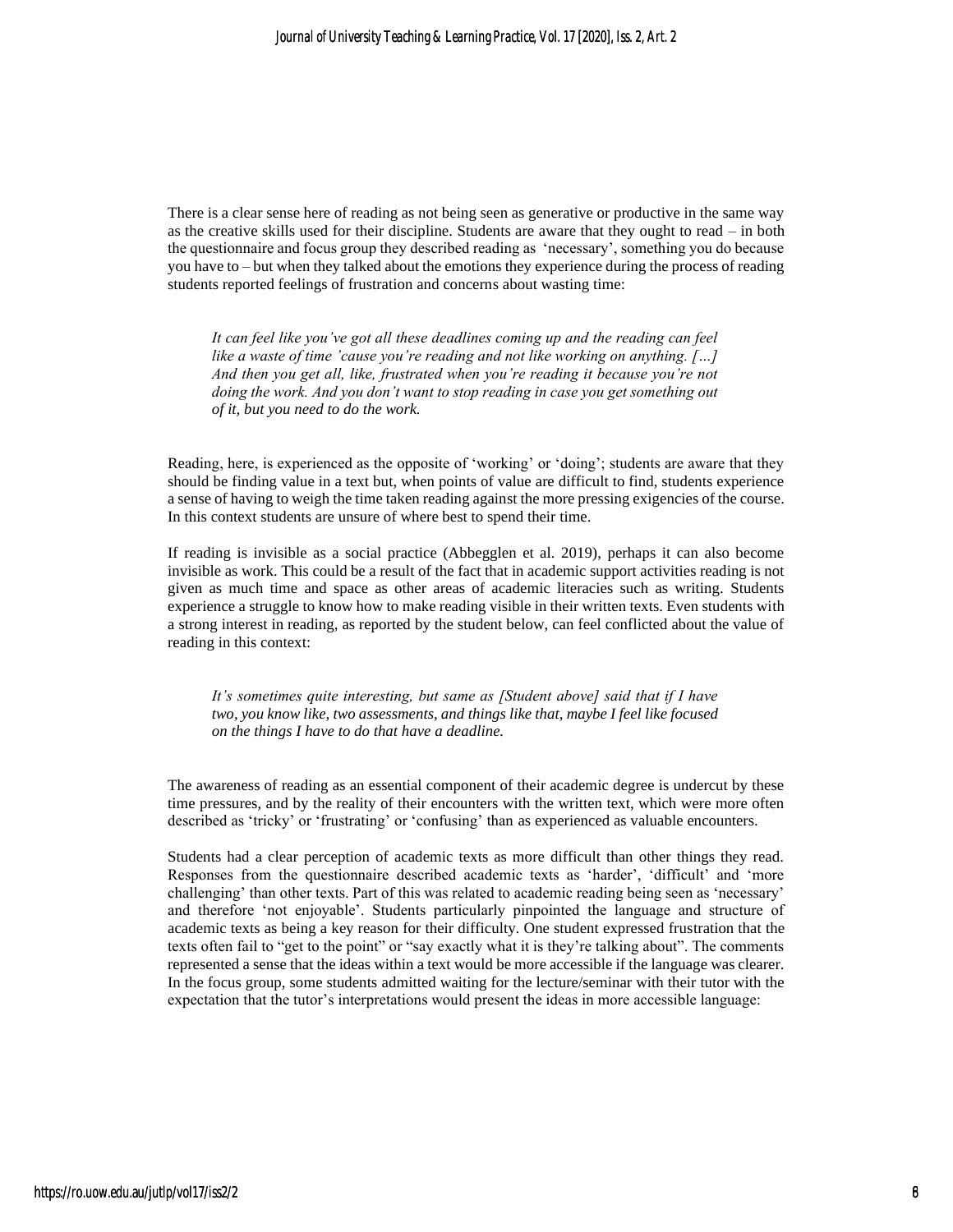*It's like, why read it and then really struggle to understand it when she's going to explain why […] much better than what you would if you were trying to read it and struggling to understand it?*

There was a feeling in the group, amplified by other similar comments, that instead of doing the prereading in order to understand the lecture, the lecture would contain the explanations students needed to understand the reading. For students studying in a second language, especially, these perceptions were amplified by the time taken to translate words and phrases, and many students experience additional layers of difficulty around approaching academic texts, either from dyslexia or language barriers. From all students there was an emphasis on additional skills being needed to 'decode' the texts. This process of deciphering was seen as key to forming an understanding that would allow them to select the most important ideas and therefore render the text useful. One student talked about motivation to read as contingent on being easily able to find relevant and usable material, saying that her favourite reading experiences happened when she found a resource "that's actually relevant… that actually works."

#### *Emotions Around Reading*

Students experienced mixed emotions around reading. Both the questionnaires and the focus group revealed what students *did* enjoy about their texts: that certain elements within the texts would stimulate 'interest' or a feeling of being 'interested', but this depended heavily on the context and whether the reading was engaging. While on the one hand they held the ideal of reading as a good and necessary activity, to which their tutors ascribed very positive affective values, the overwhelming sense was that the affects encountered in anticipation of reading and during reading were mostly negative. As observed in the reading workshop, the questionnaires and focus group revealed that students experience substantial negative affect around reading as an activity. Emotional reactions to reading were described most often in negative terms with words like 'boredom', 'stress' and 'frustration' cropping up repeatedly. Students associated reading with other negative emotions such as 'panic', 'confusion' and 'annoyance', and a few comments also mentioned that reading provoked feelings of 'tiredness': "It just makes me feel tired. Just looking at it makes my eyes go to sleep."

It was acknowledged that difficult texts can cause a feeling of wanting to 'shut down'. This is consistent with the physical reactions to the text observed during sessions on reading, with students wanting to push the text away or turn away from it, or reduce the amount of text encountered in one view. The text here is experienced as too much; an experience of overwhelm rather than one of value. A student who responds to the text presented with a feeling of wanting to shut down or turn away will be getting little if any value from the encounter.

Ahmed (2010) argues that the disparity between expectations and experiences of affect in relation to an object or practice – the gap between 'affective value' and experience – produces feelings of alienation. The affective community of the university seems to share a consensus that reading is good, and students are aware that they 'ought' to read. For students, a failure to experience reading as good and useful in this context constructs them as "affect aliens"  $(p.37)$ . The text therefore becomes a complex object as it is repeatedly constructed by tutors as essential to disciplinary knowledge, but these 'frustrating' or 'confusing' experiences of reading are layered. In the focus group, one student described a piece of course reading as "18 pages of brick wall and text". This image of the text as an impenetrable and impassable barrier gives a tangible sense of the gatekeeping function of the written text and how students might feel excluded when the way through is not clear.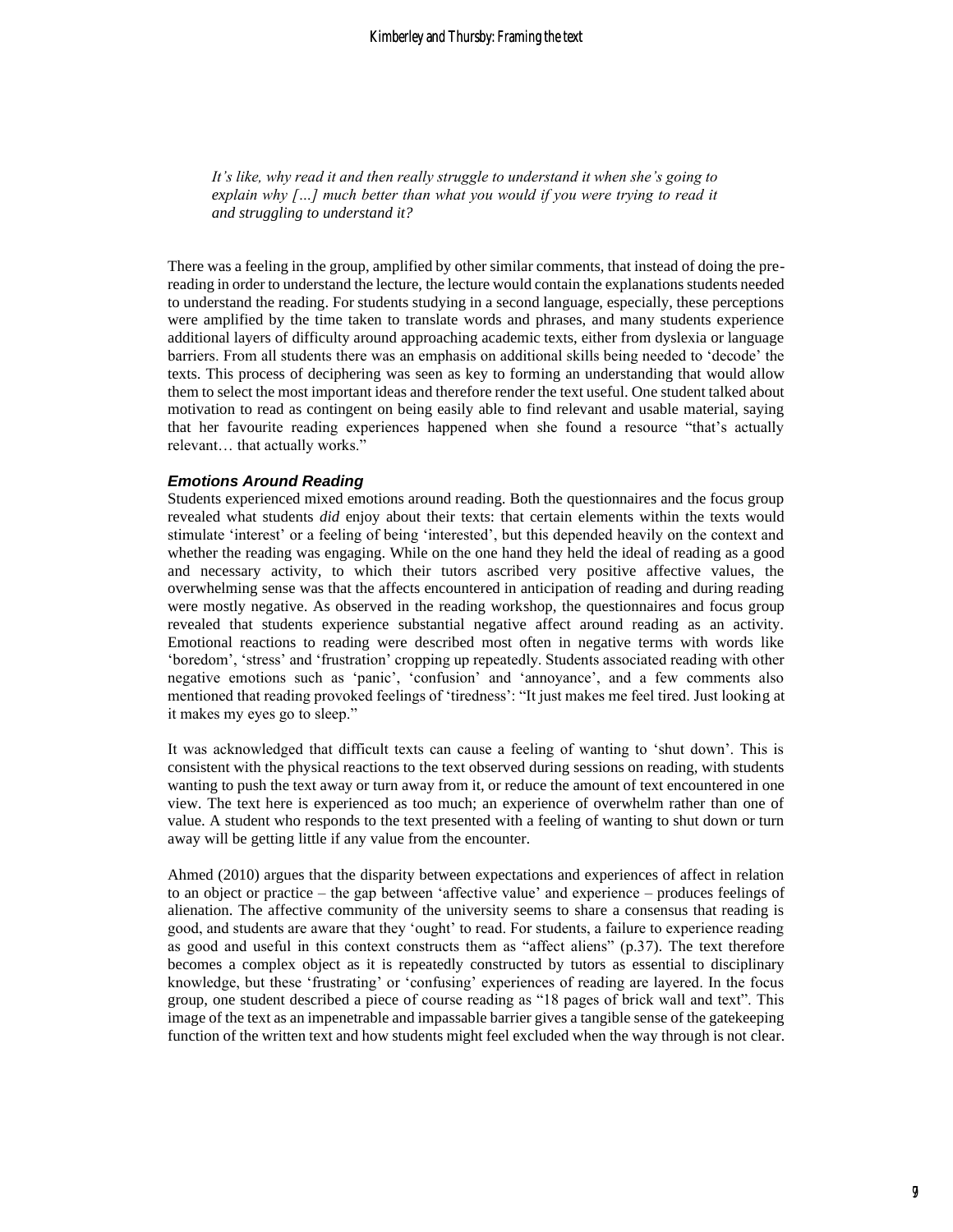In this context it is perhaps unsurprising that students felt demotivated in response to reading tasks. If they feel alienation in terms of the affective expectations of the university, this is often amplified by the class-based connotations of academic language. Cultural theory readings were characterised by some students as 'posh' or 'pretentious', with their difficult vocabulary obfuscating and obstructing attempts to interpret and find meaning. These comments touch on the links between reading and equity mentioned by Baker et al. (2019, p.143). Inaccessible language invites or perhaps forces students to position themselves as *other* in relation to the text, in alignment with toxic notions of hierarchy within the academy, by withholding the availability of meaning to groups who may find these modes of expression less familiar. This social positioning is also visible in the words students use to describe readers. Words most often used about readers were 'smart', 'intelligent' and 'intellectual'. Some stereotypes around reading were invoked, with students defining a reader as a studious person in a quiet environment, perhaps wearing glasses. These images suggest focus and concentration, which were also mentioned as attributes of a reader. One positive finding was that many students were aware of and actively sought to resist such stereotypes, arguing in response to the question that a reader is "just a normal person"' or "could be anyone", although there was no noticeable correlation between this more inclusive definition of a reader and whether students identified themselves as readers.

Many of the comments described a reader as a person with a book. This might indicate that reading activities are still associated with the book as an object, and students are not seeing as equally valid the everyday acts of taking in information from their smartphones, tablets and other digital devices. This reflects conversations with students in sessions on reading and their reading habits. Students often state that they are not readers, yet when prompted with a definition of reading that includes all and any text from all sources, they begin to reveal that reading is an activity with which they engage regularly, mostly through screens. One student reported that their first port of call for reading is the internet because "I find that you have way more accessibility to texts that you can actually understand". There is a perception that information from websites is more accessible; perhaps this is because students are searching for summaries that can help them to interpret the more detailed information found in books and journal articles. In response to the questionnaire answers, we might also ask: what does it mean not to see oneself as a reader in a university, where the expectation is that students navigate their way autonomously through a primarily text-based educational landscape? Although reading was constructed as beneficial in an academic context, students replied vaguely in discussions about what those benefits might be. They saw the reading strategically in terms of its links to assignments. This might signal a gap in expectations between students and tutors. Whereas tutors set reading tasks to give students a grounding in their discipline, including the knowledge needed for a global understanding of the subject, the focus of students, on the other hand, is often toward reading strategically to find content for assignments. Students expressed a wish for support to focus reading toward material that shows clear lines of relation to tasks:

*A lot of it will end up being, like, either not important to what we're doing or unrelated, or not, not necessarily that but I mean, like, if we're given along with the reading what we should get out of it… Maybe like a little question to go with the reading to answer.*

Students wanted to find a purpose from their reading rather than to 'fa[ff] about'. This might suggest that useful transition activities for supporting reading would empower them to find this purpose themselves. Perhaps it also suggests that support is needed specifically for the reading of difficult texts such as journal articles or cultural theory, as these require an entirely different approach from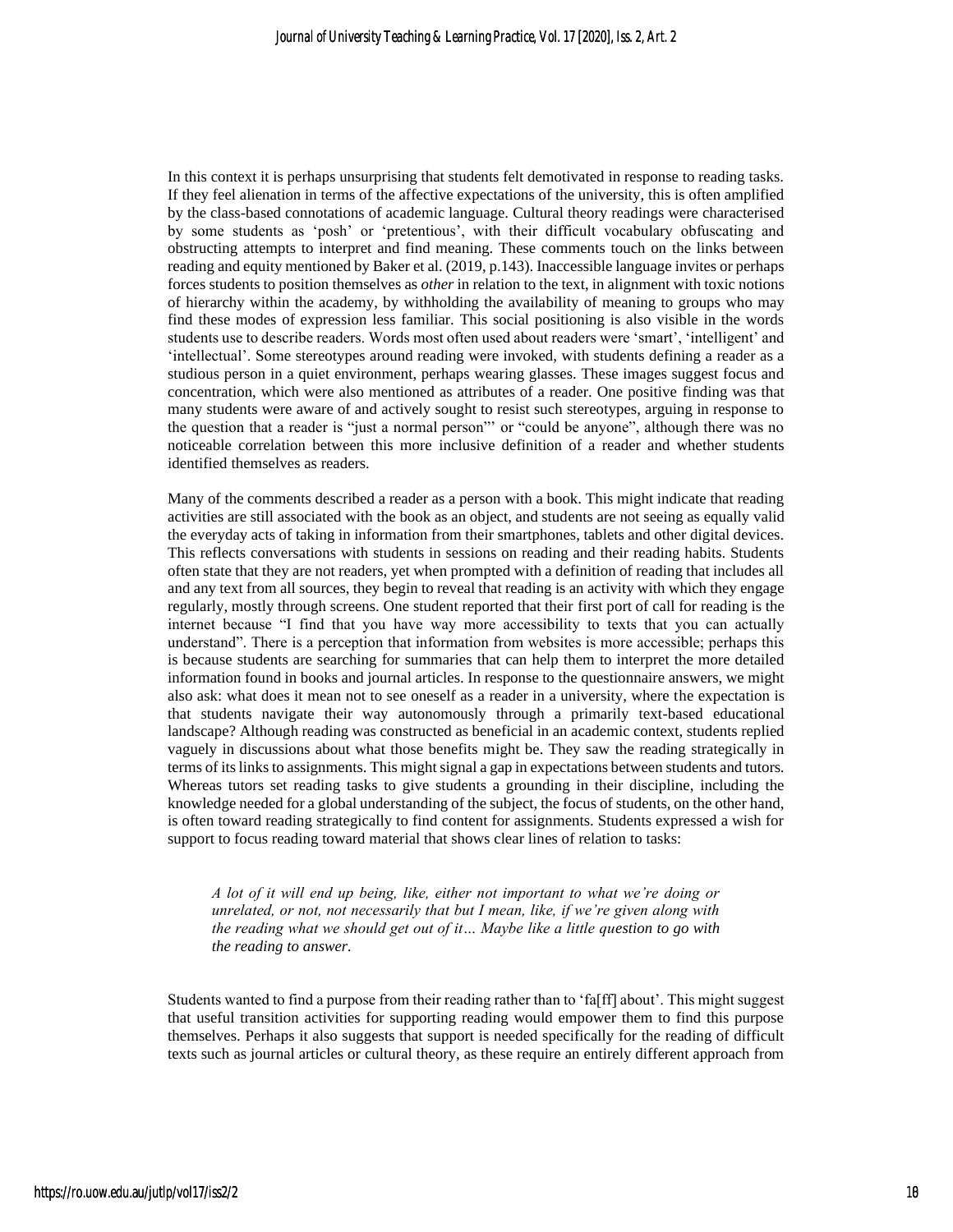the techniques students are using when they collect information from more directly accessible sources online. When students express discomfort with the 'difficult surface' (Barry 2006) of theoretical texts, encounters in the classroom could emphasise the importance of developing some tolerance for such difficulty, and patience with oneself in relation to it. Barry usefully points out that readers often look for their own deficiencies in response to difficult texts, finding the reasons for their lack of comprehension in their own flaws (Barry 2006). This may particularly be the case where a student has prior experiences of negative affect in relation to reading which are cumulative in reinforcing negative self-perceptions in relation to reading as well as having a negative effect on the student's ability to respond cognitively to the text at each encounter (Lyubomirsky 2011). A perceived failure to understand reading damages the reader's identity, and the affective baggage accrued in the attempt makes it more likely that the next encounter with a text will also be experienced as a failure.

As a remedy for this problem, Barry suggests an approach that encompasses both skills and emotions. It has been established that a focus on skills around academic practices can detract from the socio-political discourses in which they operate, pushing the responsibility for a social problem back onto the individual student. For these students, the 'right' kind of reader would be a 'studious' and 'intellectual' person, with the time and leisure to sit somewhere quiet and the focus to read for long periods. This reader would be able to understand incredibly complex texts and be able to easily draw out points of relevance. In their questionnaire responses, most of the students wrote themselves out of this image with comments suggesting that they lack the concentration or focus of this ideal reader. Perhaps some of the work to do is around validating the reading practices they already have, and showing how they can use these to construct themselves as readers, developing reading practices that build bridges between their actual and ideal ways of reading.

### **Suggestions for Supporting Reading**

Drawing on Barry's suggestion of approaches that speak to both skills and emotions (2006), and Lillis's work on designing dialogic approaches to academic writing (2003), this study finds two calls to action. Firstly, while acknowledging that the dialogic encounter can feel risky (Lillis 2003), space should be made for conversations around academic reading, addressing expectations openly and engaging with students in what Lillis calls 'talkback', as opposed to feedback, or a focus on dialogue around the processes of reading rather than a 'closed commentary' on the end product (p.204). One way of doing this is to open the floor for students' stories around reading, and to encourage discussions around how previous experiences inform encounters with the texts they study. As Barry suggests, feelings of frustration, confusion and boredom should be treated without judgement. In her review of academic writing, Sword suggests that feelings of inadequacy in response to reading difficult texts are not unusual (2012, p.4); it would be difficult to avoid such initial responses, but by opening discussion around them we can empower students to move beyond them. With the, "need to reexamine what counts as relevant knowledge" in mind (Lillis 2003, p.205), students could be encouraged to be more closely involved in making choices around what and how they read, as well as to understand the rationale behind the choices made for them on their reading lists. Making the decisions involved in reading visible in the classroom may be a way of working to reveal and validate the variety of different choices students make. In the context of *feeling* like a reader, and validating existing reading practices, it might be interesting to see how and whether students who are conscious of the choices they can make around reading approach texts differently. If the text can become a 'happy object' for these students (Ahmed 2010), and the university can work to open more empowering discourses around reading, perhaps a closer alignment of affects could take place.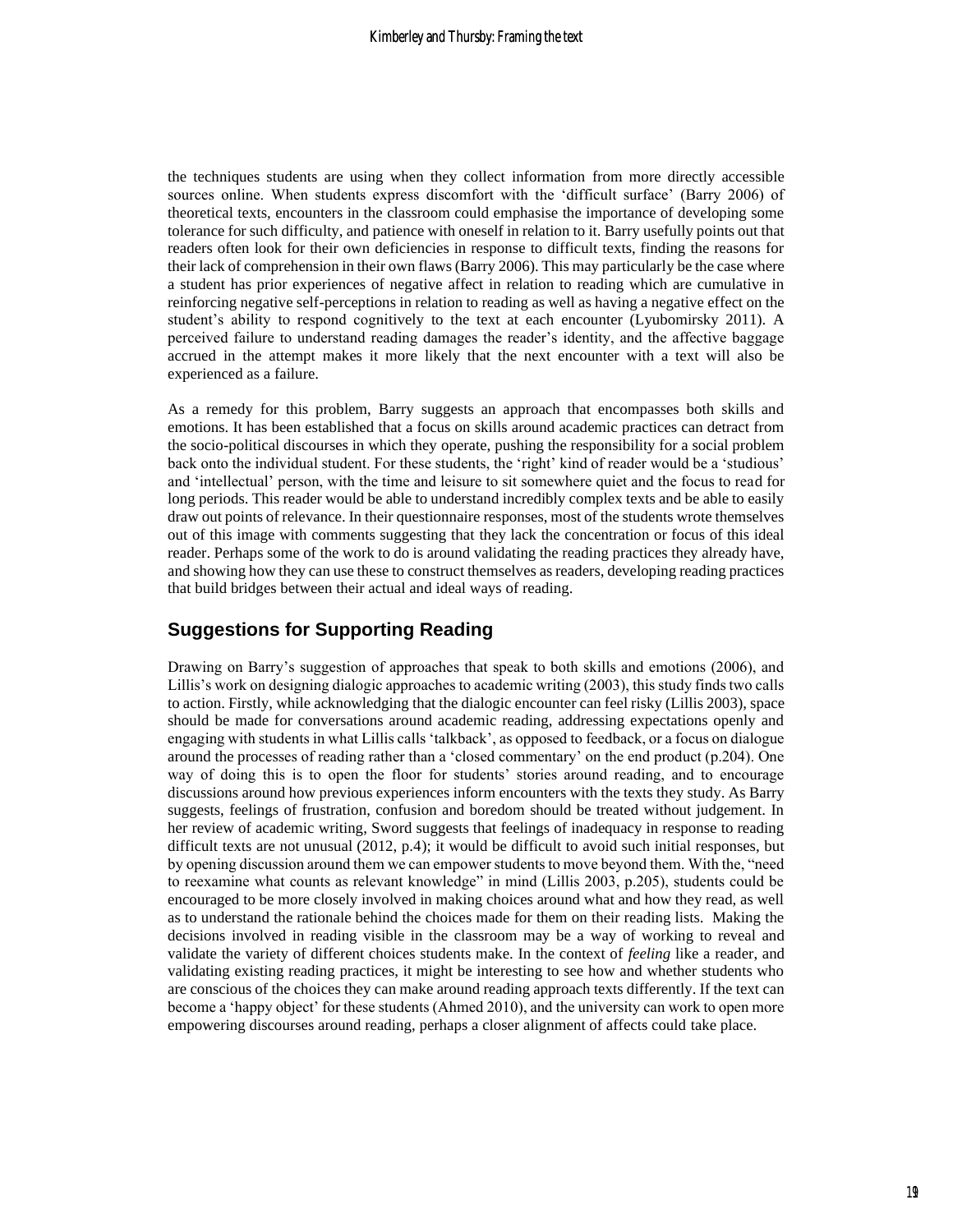Secondly, we suggest that hidden anxieties and negative affects around reading could be disrupted by bringing reading into the social space of the classroom, rather than setting it solely as independent pre-work, and using a playful, activity-based approach in its integration. The feeling of overwhelm that some students expressed could be addressed with bridging activities that break down the reading process into more manageable chunks. These might include activities used in language teaching – acknowledging that decoding academic writing is a skill – such as building glossaries, using questions to focus comprehension, and 'translating' the meaning of key passages using more relatable language and examples. As with our experience of using scrolls, these experiments might not find complete success with every cohort, but the aim of a focus on the processes of reading is to allow students space to engage holistically with texts without feeling the spectre of the ideal reader hovering at their shoulder.

#### **Conclusion**

This research set out to unpack an image of the first-year undergraduate reader, and has identified common threads of affect between reading and other aspects of academic life such as critical thinking and feedback recipience. Although it only delivers a snapshot of a narrow cohort of readers at one university, it makes a case for reading as an area of academic practice which is particularly burdened with affect, suggesting that support for reading cannot be truly effective unless it engages with a wider context than that of academic skills. When we work with written texts, affective responses to the process of reading are invariably invoked. Gathering perceptions about academic reading will have value in terms feeding into our strategies for supporting reading within our own institution, but we hope that it will also have a wider impact in terms of contributing to an understanding of affects revealed in the process of reading for academic study. There is scope for further research to explore in more detail the ways in which these affects correspond to social, classbased and gendered experiences. Learning to critique the norms of discourse in higher education – including self-perceptions around notions of readers and reading – can give students a sense of purpose (Zepke 2018). This research suggests that educators should develop an awareness of how we frame encounters with academic reading, especially for first-year undergraduate students, taking their affective responses into account. Working with the troublesome affects and negative perceptions that act as barriers to reading might clear the air to support more positive encounters with difficult texts.

#### **References**

- Abegglen, S, Burns, T, Middlebrook, D & Sinfield, S 2019, 'Unrolling the text: using scrolls to facilitate academic reading', *Journal of Learning Development in Higher Education*, vol. 14.
- Abbott, R 2013, 'Crossing thresholds in academic reading', *Innovations in Education and Teaching International,* vol. 50, no. 2, pp. 191-201.
- Ahmed, S 2010, 'Happy objects', in Gregg, M, & Seigworth, G (eds), *The Affect Theory Reader*, London, Duke University Press, pp. 29-51.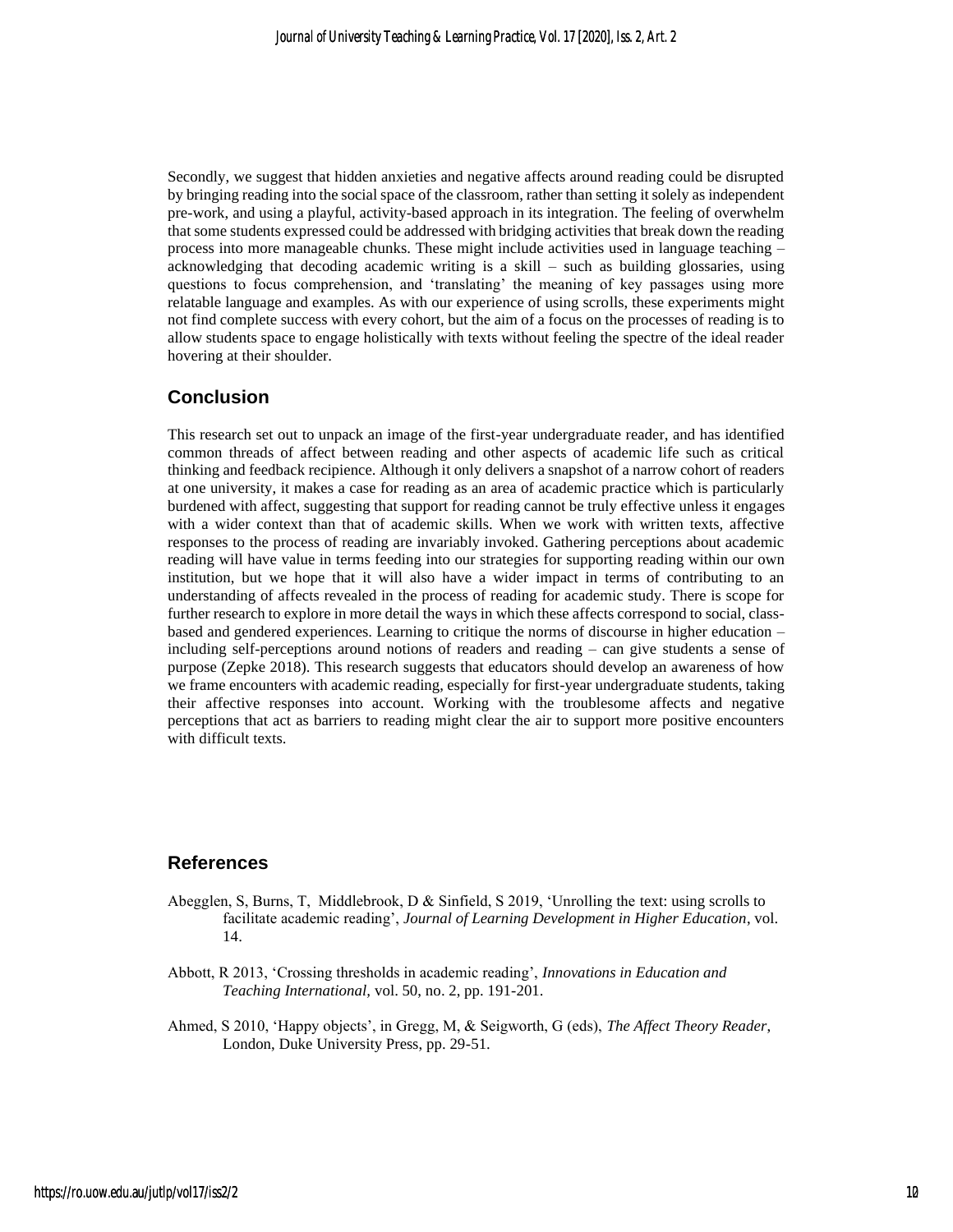- Angu, P 2019, 'Understanding voices from the margins: social injustice and agency in first-year students' literacy narratives', *Journal of Further and Higher Education,* vol. 43, no. 8, pp. 1152-1162.
- Baker, S, Bangeni, B, Burke, R & Hunma, A 2019, 'The invisibility of academic reading as social practice and its implications for equity in higher education: a scoping study', *Higher Education Research and Development,* vol. 38, no. 1, pp. 142-156.
- Barry, P 2017, *Beginning Theory: an introduction to literary and cultural theory*, 4<sup>th</sup> edn, Manchester, Manchester University Press.
- Bharuthram, S 2012, 'Making a case for the teaching of reading across the curriculum in higher education', *South African Journal of Education,* vol. 32, pp. 205-215.
- Bosley, L 2008, '"I don't teach reading": Critical reading instruction in composition courses', *Literacy Research and Instruction*, vol. 47, no. 4, pp. 285-308.
- Burke, P 2015, 'Re/imagining higher education pedagogies: gender, emotion and difference', *Teaching in Higher Education*, vol. 20, no. 4, pp. 388-401.
- Burke, P 2017, 'Difference in higher education pedagogies: gender, emotion and shame', *Gender and Education,* vol. 29, no. 4, pp. 430-444.
- Danvers, E 2016, 'Criticality's Affective Entanglements: Rethinking Emotion and Critical thinking in Higher Education', *Gender and education,* vol. 28, no. 2, pp. 282-297.
- Danvers, E 2018, 'Who is the critical thinker in higher education? A feminist re-thinking', *Teaching in Higher Education,* vol. 23, no. 5, pp. 548-562.
- Danvers, E 2019, 'Individualised and instrumentalised? Critical thinking, students and the optics of possibility within neoliberal higher education', *Critical Studies in Higher Education,*  viewed 7 May 2020, <https://www.tandfonline.com/doi/full/10.1080/17508487.2019.1592003>
- Danvers, E Hinton-Smith, T & Webb, R 2019, 'Power, pedagogy and the personal: feminist ethics in facilitating a doctoral writing group', *Teaching in Higher Education*, vol. 24 no. 1, pp. 32-46.
- Denham, M, & Onwuegbuzie, A 2013, 'Beyond words: using nonverbal communication data in research to enhance thick description and interpretation', *International Journal of Qualitative Methods*, vol. 12*,* pp. 670-696.
- Fujimoto, Y, Hagel, P, Turner, P, Kattiyapornpong, U, & Zutshi, A 2011, 'Helping university students to 'read' scholarly journal articles: the benefits of a structured and collaborative approach', *Journal of University Teaching and Learning Practice,* vol. 8, no. 3.
- Gravett, K & Winstone, N 2018, ''Feedback interpreters': the role of learning development professionals in facilitating university students' engagement with feedback', viewed 7